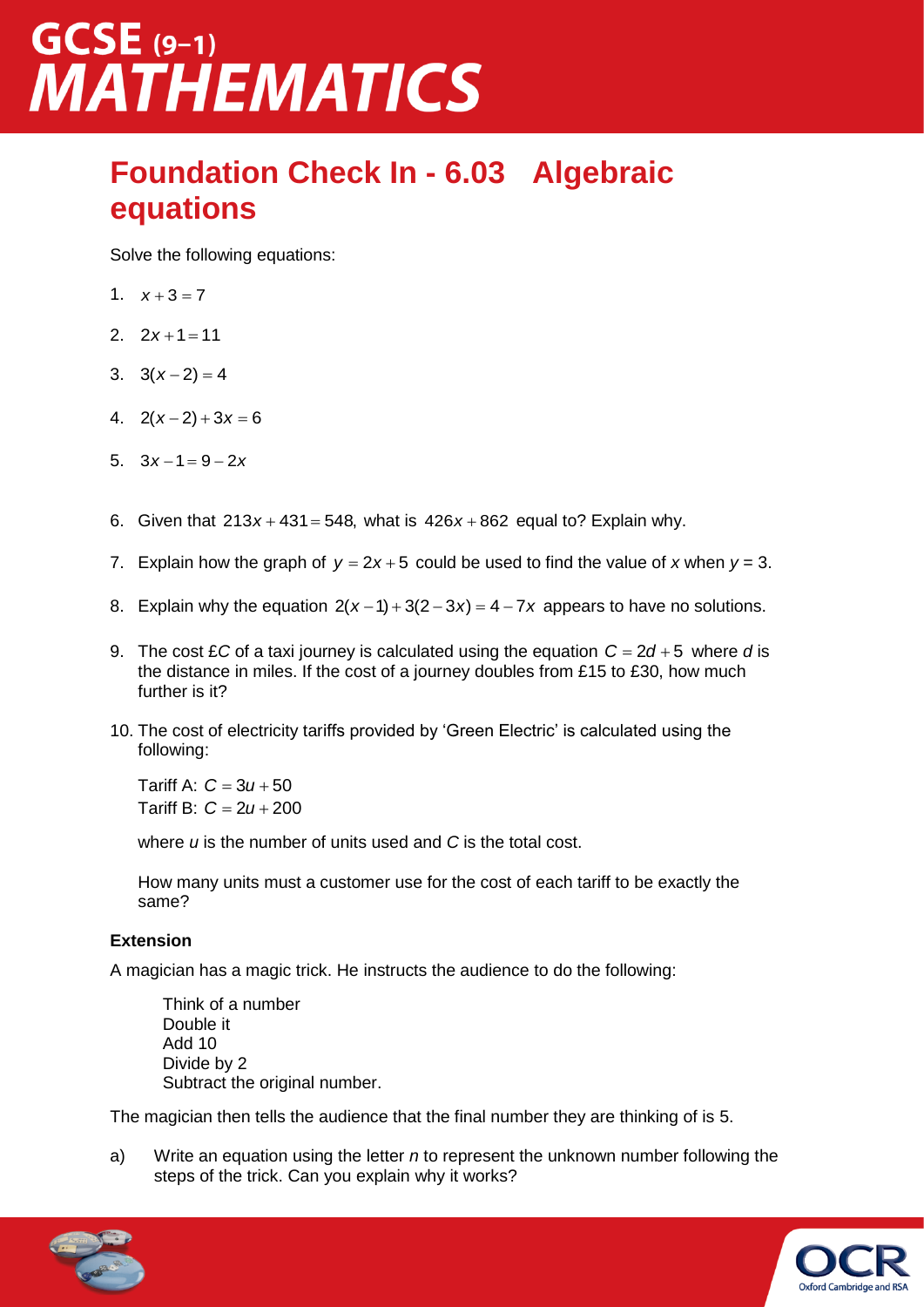# GCSE (9-1)<br>MATHEMATICS

b) Can you write your own version of the trick that results in the audience thinking of the number 3 in the end?

#### **Answers**

- 1. 4
- 2. 5
- 3.  $3\frac{1}{3}$ 1 3
- 4. 2
- 5. 2
- 6. 1096, the numbers have all doubled.
- 7. Draw the line  $y = 3$  and read the x coordinate where the 2 lines intersect oe.
- 8. Multiplying out the brackets and collecting like terms gives  $4 7x = 4 7x$ . This simplifies to 0 = 0 because the *x* terms and constant terms cancel out oe.
- 9.  $2d + 5 = 15$  so  $d = 5$  for journey one.  $2d + 5 = 30$  so  $d = 12.5$  for journey two. Therefore it is 7.5 miles further.
- 10.  $3u + 50 = 2u + 200$  solves to give  $u = 150$ . Students could also solve graphically or use trial and error.

#### **Extension**

a)  $(2n+10)/2 - n$ It works because  $(2n+10)/2 - n = n+5 - n = 5$ .

b)  $(2n+6)/2 - n = n+3 - n = 3$ 



We'd  $\begin{bmatrix} 1 & 1 \end{bmatrix}$  if the resources we produce. By clicking on the 'Like' or 'Dislike' button you. When the email template pops up please and  $\sum$  and and then just click 'Send'. Thank you.

#### **OCR Resources**: *the small print*

OCR's resources are provided to support the teaching of OCR specifications, but in no way constitute an endorsed teaching method that is required by the Board, and the decision to use them lies with the individual teacher. Whilst every effort is made to ensure the accuracy of the content, OCR cannot be held responsible for any errors or omissions within these resources. We update our resources on a regular basis, so please check the OCR website to ensure you have the most up to date version.

© OCR 2015 - This resource may be freely copied and distributed, as long as the OCR logo and this message remain intact and OCR is acknowledged as the originator of this work.

Oxford Cambridge and RSA

OCR acknowledges the use of the following content: Maths and English icons: Air0ne/Shutterstock.com